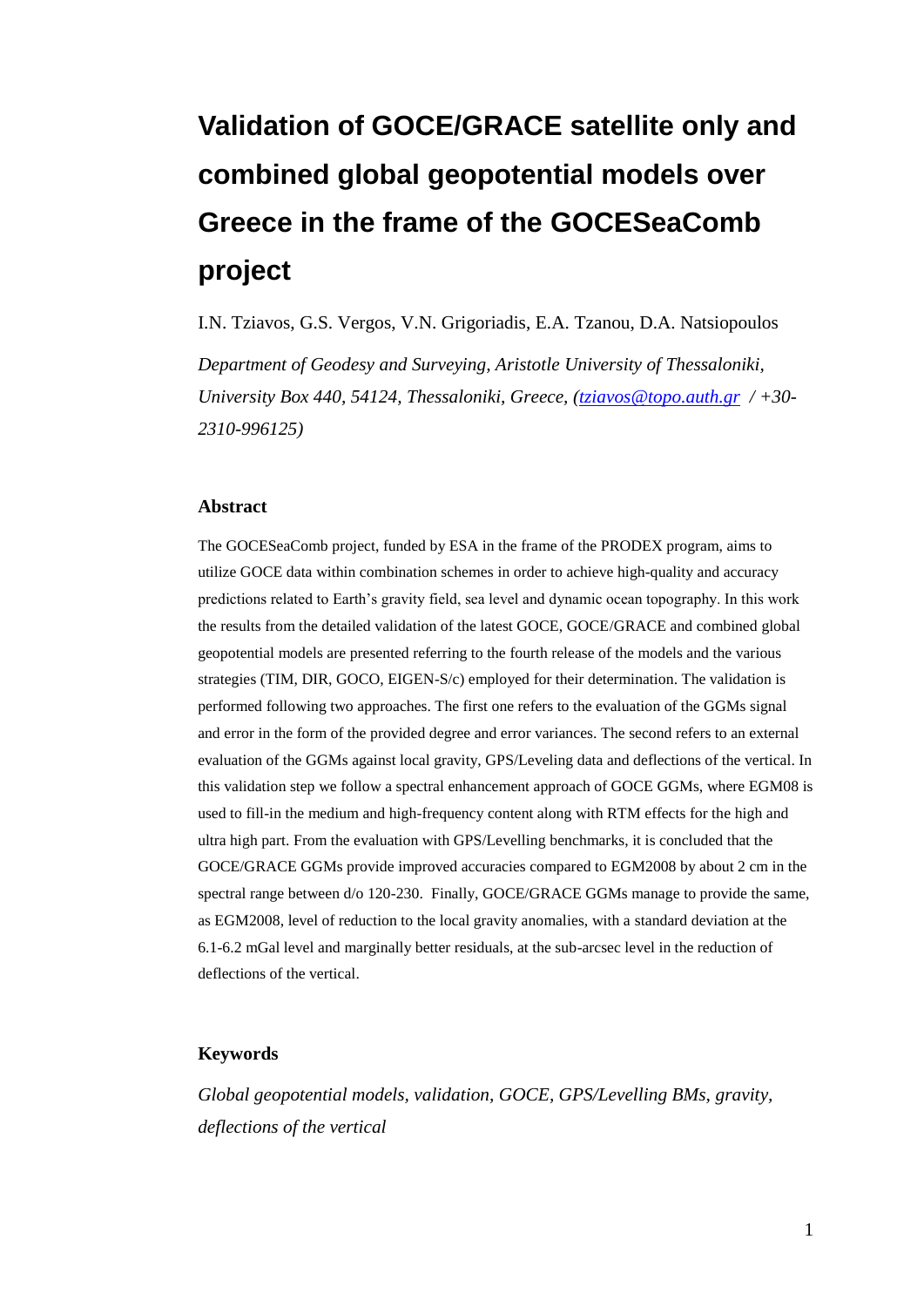# **1. Introduction**

With GOCE entering the Earth's atmosphere in November 11, 2013, the contribution and new insights that have been brought to many fields in the geosciences are significant. GOCE managed to provide improved representations in the medium wavelengths of the gravity field spectrum to degree and order 210- 240, resulting in advances in gravity field determination, dynamic ocean topography (DOT) modelling, new outlooks in the Earth's interior, etc. There have been many studies during the recent years investigating the performance of GOCE Global Geopotential Models (GGMs). In terms of the GOCE GGM external validation with GPS/Levelling and gravity data as well as deflections of the vertical (DoVs) it was found that its main impact is up to d/o 180-190 and 195-220 for the Release 2 and Release 3 GGMs, respectively (Gruber et al., 2011; Hirt et al., 2011; Šprlák et al., 2012; Vergos et al., in press). GOCE contribution to height system unification has also gained increased importance since the results show that especially in areas of small geoid variability, GOCE omission error is at the 1-2 cm range, as far as the determination of the vertical datum level offsets are concerned (Gruber et al., 2012; Hayden et al., 2012). Finally, GOCE has contributed significantly to DOT modelling since it has brought new insights in the geodetic determination of ocean circulation (Albertella et al., 2012; Knudsen et al., 2011; Tziavos et al., 2013). The focus of this work refers to the evaluation over Greece of the available Release 4 GGMs from GOCE, GOCE/GRACE and combined ones. Special attention is paid to the improvements they aforementioned GGMs bring to gravity field and geoid modelling.

# **2. Methodology, GGMs and local data**

# **2.1 GOCE GGM validation methodology**

For the validation of GOCE/GRACE GGMs, two methodologies have been followed, one internal and an external one. On a first stage their spectra have been evaluated in terms of their signal and error degree variances (both by-degree and cumulatively), the signal-to-noise ratio (SNR) and gain relative to EGM2008 (Pavlis et al., 2012). The signal and error degree variances reveal the spectral content of the GGMs for the various d/o investigated as well as the cumulative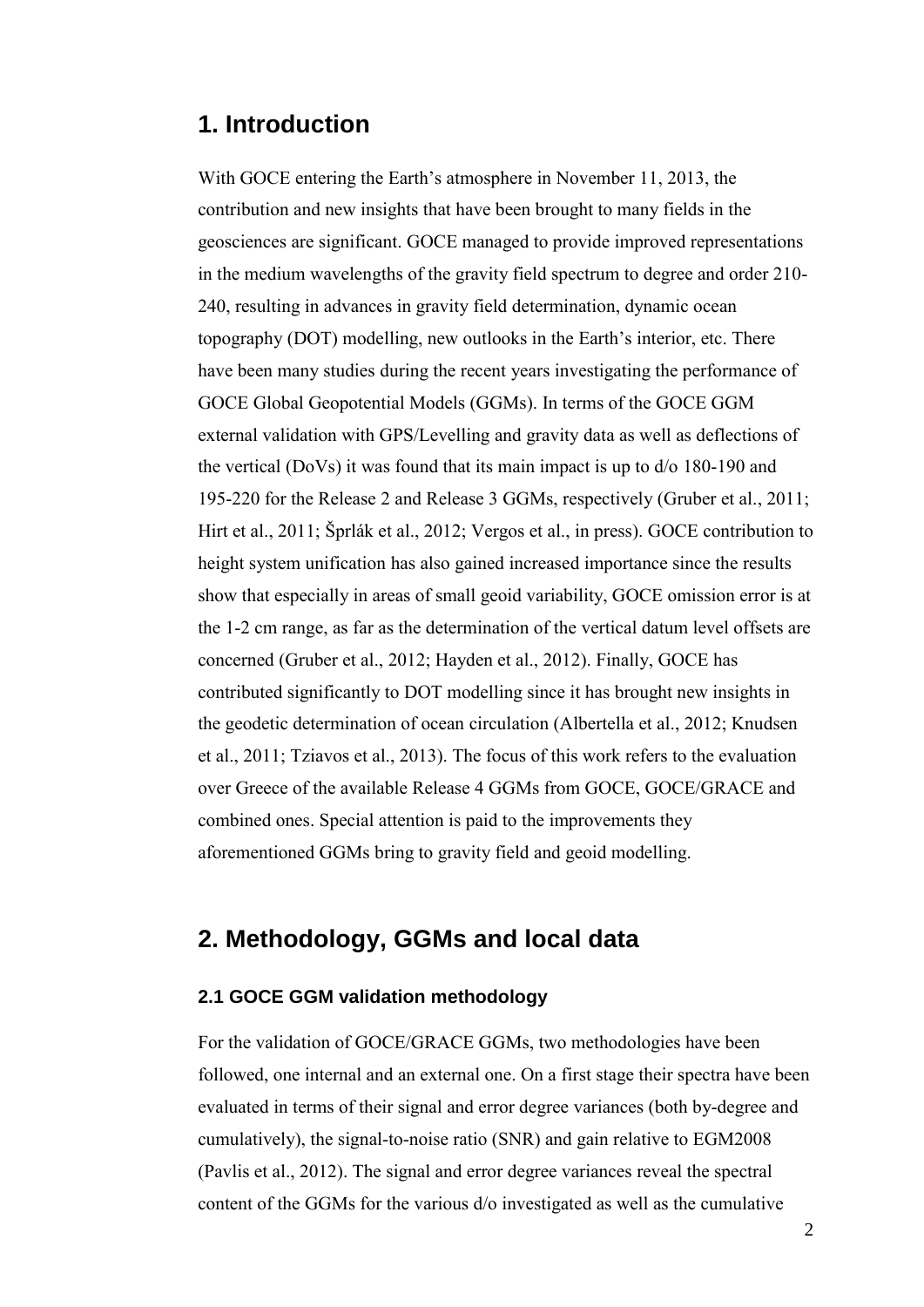signal spectrum and signal error. The SNR provides useful information for the relative signal strength given the signal error, while the gain, relative to EGM2008, provides an indicative measure of the improvement brought by the GOCE/GRACE GGMs w.r.t. the reference GGM used. The GGMs are provided as sets of dimensionless spherical harmonic coefficients  $\delta C_{nm}^*$ ,  $\delta S_{nm}$  with their errors  $\varepsilon_{\delta \bar{C}_{mn}}$ ,  $\varepsilon_{\delta \bar{S}_{mn}}$ . The asterix implies that the spherical harmonic coefficients are fully normalized and the  $\delta$  that the normal potential has been subtracted. Given that the coefficients and errors of various geopotential models need to be compared, and some of them use different values for the geocentric gravitational constant *GM* and equatorial radius *a*, it is necessary to scale their harmonic coefficients. In that way, the computed harmonic coefficients can be comparable (Sneeuw, 2000). Within the present validation and in the external one to follow, the Earth's geocentric gravitational constant *GM* and the gravity potential at the geoid *Wo* have been set to *GM=398600.4418 109 m<sup>3</sup> s -2* and *Wo=62636856.00*   $m^2s^2$ . The mean Earth's radius R has been taken equal to 6378136.3 m and the normal gravity *γ* at the surface of the ellipsoid has been computed by the closed formula of Somigliana (Heiskanen and Moritz, 1967). Moreover, the GRS80 ellipsoid, along with its defining and derived quantities, has been used as reference. Given the availability of unified spherical harmonic coefficients and their errors, the by-degree and cumulative signal and errors can be evaluated (here we will focus on geoid signal and error for the investigated GGMs), which can be determined as outlined in Vergos et al. (2006; in press). As far as the SNR and gain are concerned, these can be evaluated either for each specific degree and order (2D case) or per-degree (1D case). In the latter, they are determined as (Sneeuw, 2000):

$$
SNR_n = \frac{\sigma_n}{\varepsilon_{\sigma_n}}, \quad (1)
$$

$$
GAN_n = \frac{\varepsilon_{\sigma_n^{EGM 2008}}}{\varepsilon_{\sigma_n^i}}.
$$
 (2)

*n*

In Eq. (1)  $\sigma_n$  denotes the geoid degree variances of the model under study and  $\varepsilon_{\sigma_n}$  its error degree variances. In the case of the GGM 1D gain, this is evaluated as the ratio between the EGM2008 error degree variances,  $\varepsilon_{\sigma_n^{EGM2008}}$ , and those of the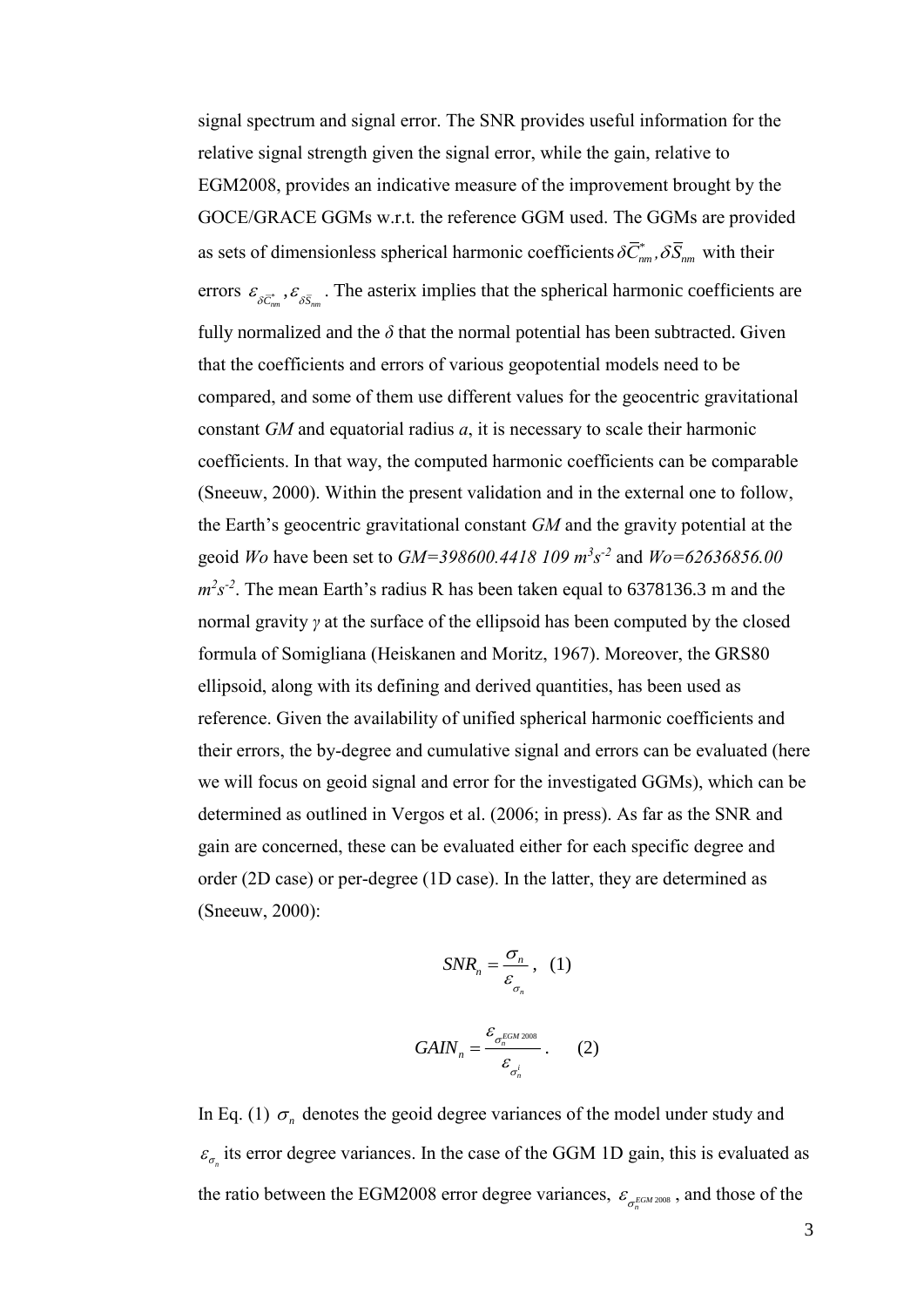GGM under study,  $\varepsilon_{\sigma_n^i}$ . The SNR represents the ratio between the GGM signal and its error spectrum per degree, i.e., indicating spectral bands that are solvable with power larger than the model error. The gain expresses the ratio between the errors of the "nominal" GGM, EGM2008 in our case, for a specific degree, and the GOCE-based ones. Both quantities are evaluated with their base 10 logarithm, so that the results that will be presented herein refer to the number significant digits either for the SNR or gain. Regarding the SNR we are looking for values larger than zero (0) since this is the threshold under which the GGM error is smaller than the signal. Accordingly, for the 1D gain, values larger than zero (0) indicate that the GOCE/GRACE GGM degree error is smaller than that of EGM2008.

For the external evaluation of the GOCE/GRACE GGMs, comparisons with collocated GPS/Levelling benchmarks (BMs), point free-air gravity anomalies and DoVs, which cover the entire part of continental Greece, are performed. As far as geoid heights are concerned, the differences between the GOCE/GRACE GGMs with the local data have been performed as:

$$
\Delta N = N^{GPS/Lev} - N^i \Big|_2^{n_1} - N^{EGM 2008} \Big|_{n_1+1}^{2160} - N^{RTM} - N_o \,, \tag{3}
$$

where *ΔN* denotes the geoid heights differences at the GPS/Leveling BMs between the GPS-derived geoid heights ( $N^{GPS/Lev}$ ) and those derived by the GGM  $(N^i)^{n_1}$ 2  $N^{i}$ <sup>n</sup>
<sup>n</sup>
<sub>1</sub>) under investigation. In Eq. (3) the evaluation is carried out with the GOCE/GRACE GGMs to some maximum degree of expansion (*n1*), while the rest of the geoid signal is represented by EGM2008, from degree *n1+1* to degree 2160 along with RTM effects on geoid heights (*N RTM*). The RTM effects on geoid heights are estimated on the BMs from a 3 arcsec resolution digital terrain and bathymetry model (Tziavos et al., 2010). The, smooth but varying, reference surface needed for the RTM effect is constructed by averaging the fine resolution topography grid and then low-pass filtering the average grid generated by taking moving averages of an appropriate number of adjacent blocks (Tziavos et al., 2010). The contribution of the zero-degree geoid term  $(N<sub>o</sub>)$  is evaluated with respect to the GRS80 reference ellipsoid as in Heiskanen and Moritz (1967, Eq. 2.182). All computations were carried out in the Tide Free (TF) system, while any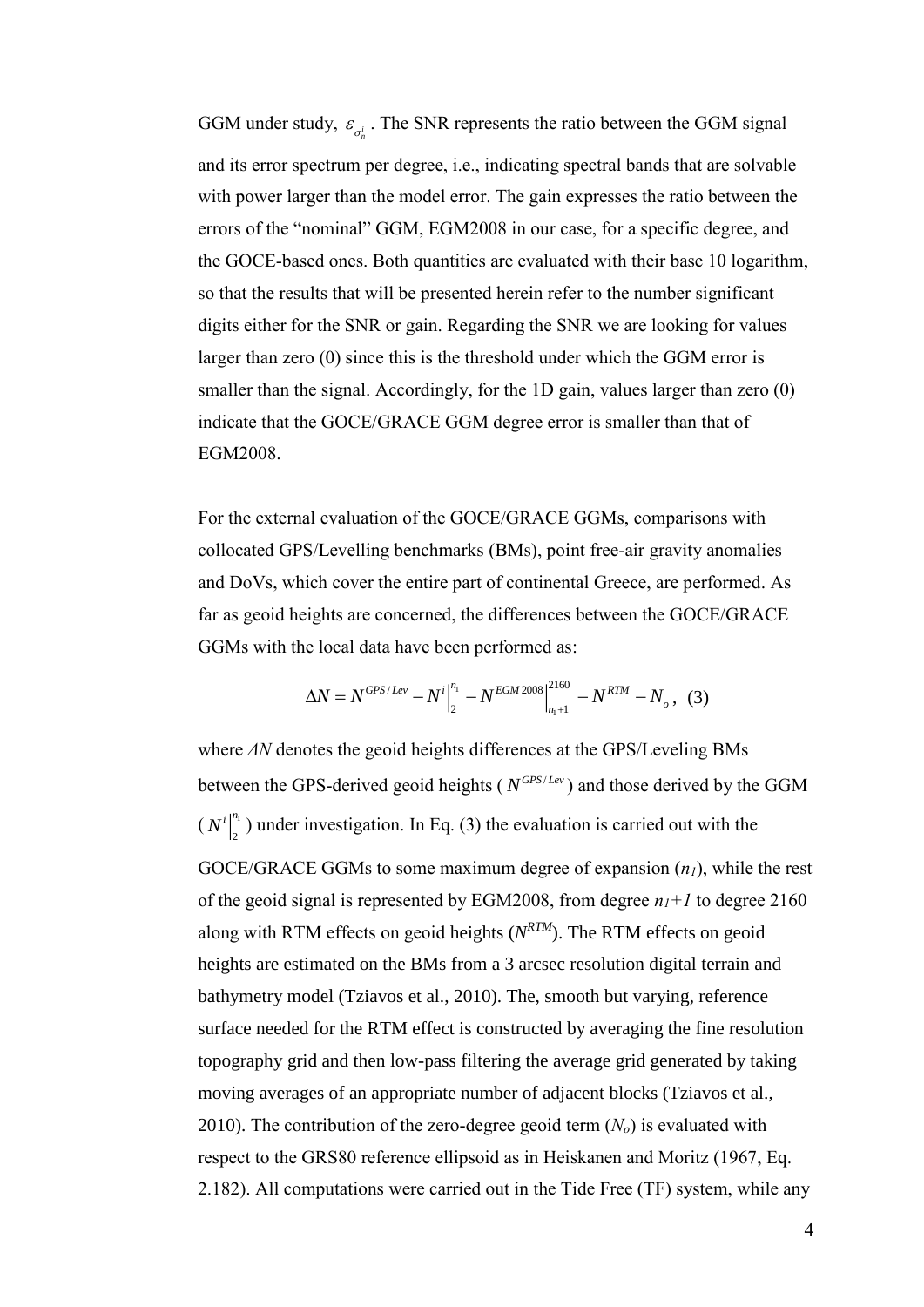necessary transformations from the Zero-Tide (ZT) to the TF system were done following Ekman (1989). The aforementioned geoid height differences on BMs are first evaluated by the GOCE/GRACE GGM contribution, to their *nmax*, alone, i.e., without the fill-in information from EGM2008 and RTM effects, and then with all parameters outlined in Eq. (3). The latter is evaluated for every degree starting from  $n_1 = 2$  up to the  $n_{max}$  of the GGM under investigation. Finally, it should be noted that the computed RTM effects correspond to a maximum harmonic degree of 216,000, so that the remaining omission error is negligible. In all geoid height evaluations a local LSC-based gravimetric geoid model (*N LSC)* is used as ground-truth (Tziavos et al., 2013).

The same methodology has been followed for the evaluation of the reduction that the GOCE/GRACE GGMs provide to the available local point free-air gravity anomalies and DoVs, i.e., the contribution of the recent GGMs is filled-in by EGM2008 and RTM effects in order to derive the final residual fields. The evaluation in this case is performed from  $n_1 = 2$  up to the  $n_{max}$  of the GGM under investigation, with an interval of 10 d/o, mainly due to the large number of gravity data. In any case the evaluation step does not alter the conclusions drawn.

## **2.2 GOCE/GRACE GGMs and local data**

As far as the GOCE/GRACE GGMs are concerned, we will focus on the latest, Release 4, versions as well as to the latest combined models. Release 4 models are based on an effective data volume of 26.5 months of GOCE observations compared to 12 months for the Release 3 ones. Depending on the processing strategy three classes of models can be distinguished as a) the TIM models using the time-wise approach (Pail et al. 2011), b) the DIR models using the direct approach (Bruinsma et al. 2013), and c) the GOCO combined models where both GOCE and GRACE data are used (Pail et al. 2010). For GOCO, we have included in the validation its Release 3 version (GOCO03s) given that a Release 4 version is not available. The GO-DIR-R4 model is a combined GRACE/GOCE/SLR model, while GO-DIR-R3 was used as an a-priori gravity field up to d/o 240. Apart from the aforementioned GGMs, EGM2008 (Pavlis et al. 2012) and the latest EIGEN-6S, EIGEN-6C and EIGEN-6C2 models (Förste et al 2012) have been used as well.

5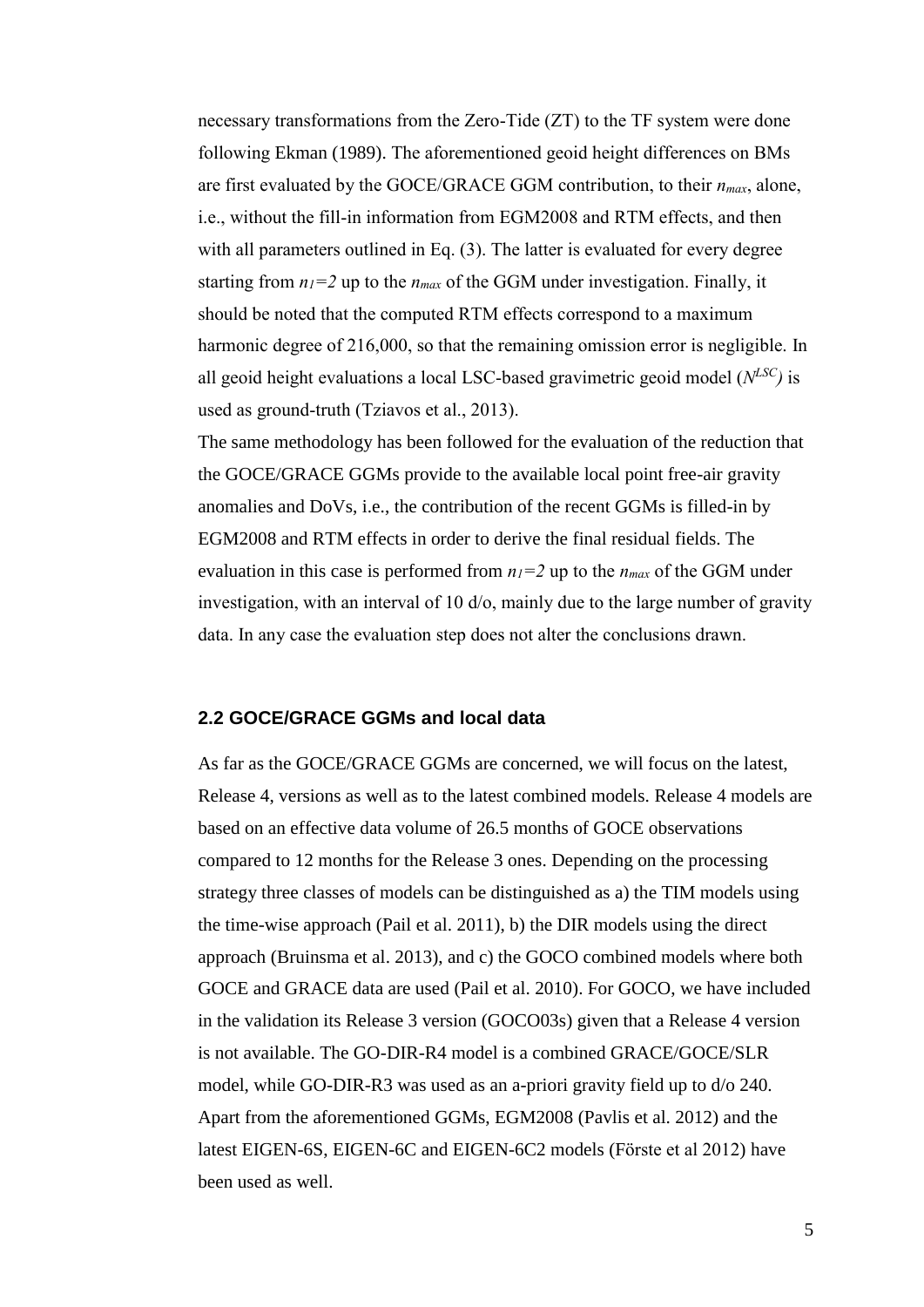The local data used for the GGM external validation refer to GPS/Levelling observations (1542 BMs) covering the entire part of continental Greece (cf. Vergos et al., in press). This set of collocated GPS and Levelling data (see Figure 1) is based on historical orthometric heights from the HMGS (Hellenic Military Geographic Service) and ellipsoidal heights collected within the HEPOS (Hellenic Positioning System) project. The orthometric heights refer to the tide-gauge station located at the Piraeus harbor, where MSL measurements were performed over the period 1933-1978. The true accuracy though of the HVD's leveling network is largely unknown. The ellipsoidal heights were determined in ITRF00 (epoch t=2007.236) with their horizontal and vertical accuracy being estimated from the analysis of the original GPS observations to 1-4cm (1 $\sigma$ ) and 2-5 cm (1 $\sigma$ ), respectively. Moreover, point free-air gravity anomalies and DoVs have been used (see Figure 1) from the latest database that has been compiled in the frame of the determination of a new Greek geoid model (Tziavos et al., 2010; 2013). The gravity dataset comprise a number of 294777 irregular point gravity observations (cf. Tziavos et al., 2013) with an accuracy (estimated through least-squares prediction) at the  $\pm 2.25$  mGal level. The DoV dataset (99 values) consists of two basic sub-sets, one (the main with 89 DoVs) collected from dedicated astrogeodetic observations (Tziavos, 1987) and a second (10 DoVs) collected during dedicated astrogeodetic observations with the ETH digital Zenith Camera DIADEM. The old DoV dataset was original determined in ED50 and properly transformed to GRS80 and a DoV accuracy varying between 0.1 to 0.3 arcsec (Tziavos, 1987). The DIADEM DoV dataset has a horizontal position accuracy of 10 cm and the deflections have an accuracy of ±0.15 arcsec (Somieski, 2008).

## **FIGURE 1**

# **3. GGM spectral evaluation and external validation**

## **3.1 GOCE GGM spectral evaluation**

As already mentioned, the spectral evaluation of the GOCE GGMs is based on their signal and error degree variances, the SNR and the gain relative to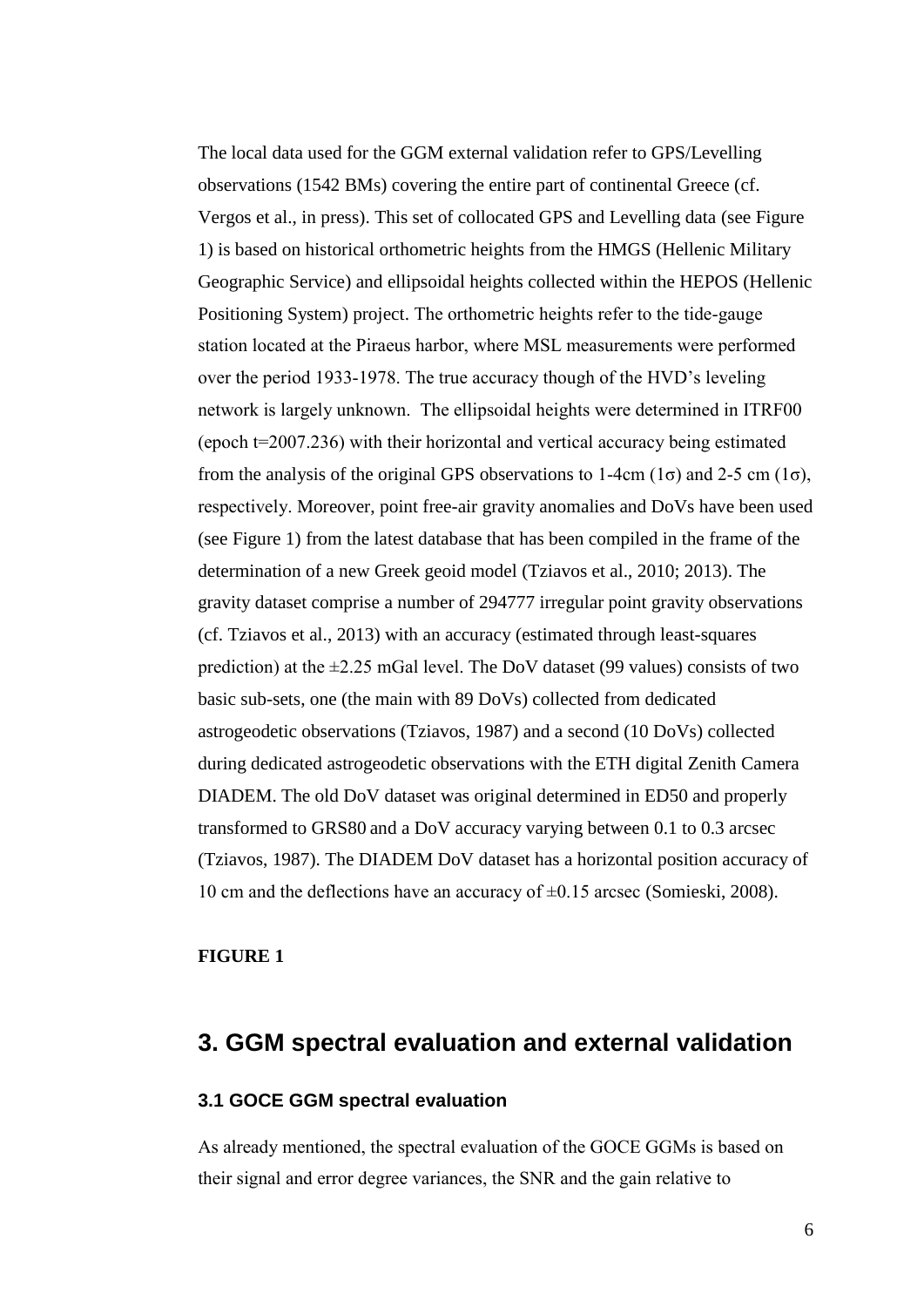EGM2008. From this analysis, an improved representation of the geoid height error spectrum is evident as more GOCE data are included (TIM-R4 and DIR-R4 compared to GOCO03S), along with the improved error spectrum due to the use of GRACE data (DIR-R4 compared to TIM-R4). The DIR-R4 error spectrum is below that of EGM2008 up to d/o 214, while GOCO03s provides smaller errors up to degree 175. Among DIR-R4 and GOCO03s, the latter provides smaller errors up to d/o 98 due to the fact that in DIR-R4 GRACE and GOCE normal equations are blended for the entire spectrum, so that the influence of GOCE is visible in the low-degree harmonics. TIM-R4, which is based solely on GOCE observations gives smaller errors compared to EGM2008 from d/o 48 up to d/o 179, while it is better than GOCO03s from d/o 144 onwards. EIGEN6C and EIGEN6C2 have smaller errors compared to EGM2008 up to d/o 185 and then from d/o 319 onwards, signaling that in the intermediate band (d/o 185-318) EGM2008 was probably modeled in a more elaborate or enhanced way (given that this is the range that the satellite and terrestrial data are both used). In terms of the cumulative geoid errors, GOCO03s reaches the 1 cm geoid error to d/o 152, TIM-R4 to  $d$ /o 184 and DIR-R4 to  $d$ /o 192, while their total errors are at the 15.5 cm, 11.3 cm and 4.27 cm, respectively. The DIR-R4 errors are significantly better than those of TIM-R4, where the lack of GRACE observations in the latter is evident, especially in the low degree harmonics. Even though TIM-R4 uses only GOCE data, its error spectrum is better than that of GOCO03S after d/0 180, hence signaling the improvements brought by adding more GOCE observations. On the other hand, DIR-R4 provides the overall best error spectrum with the smallest cumulative geoid errors to all d/o of investigation, showing the benefits of combined satellite-only (GOCE and GRACE) GGMs. EIGEN6C and EIGEN6C2 reach the 1 cm error at d/o 153 and 162 (EGM2008 reaches the 1 cm error at d/o 71), while their cumulative error is at the 9.5 cm and 8.5 cm (EGM2008 has a cumulative geoid error of 8.2 cm), respectively. Especially for the cumulative and by-degree geoid errors it should be bear in mind that the GGM errors are formal/calibrated ones resulting from different weight schemes for each GGM. Hence, they may be biased since they can be optimistic.

Figure 2 depicts the SNR and gain for the evaluated GOCE/GRACE GGMs. As it can be seen DIR-R4 retains better, compared to EGM2008, SNR for the entire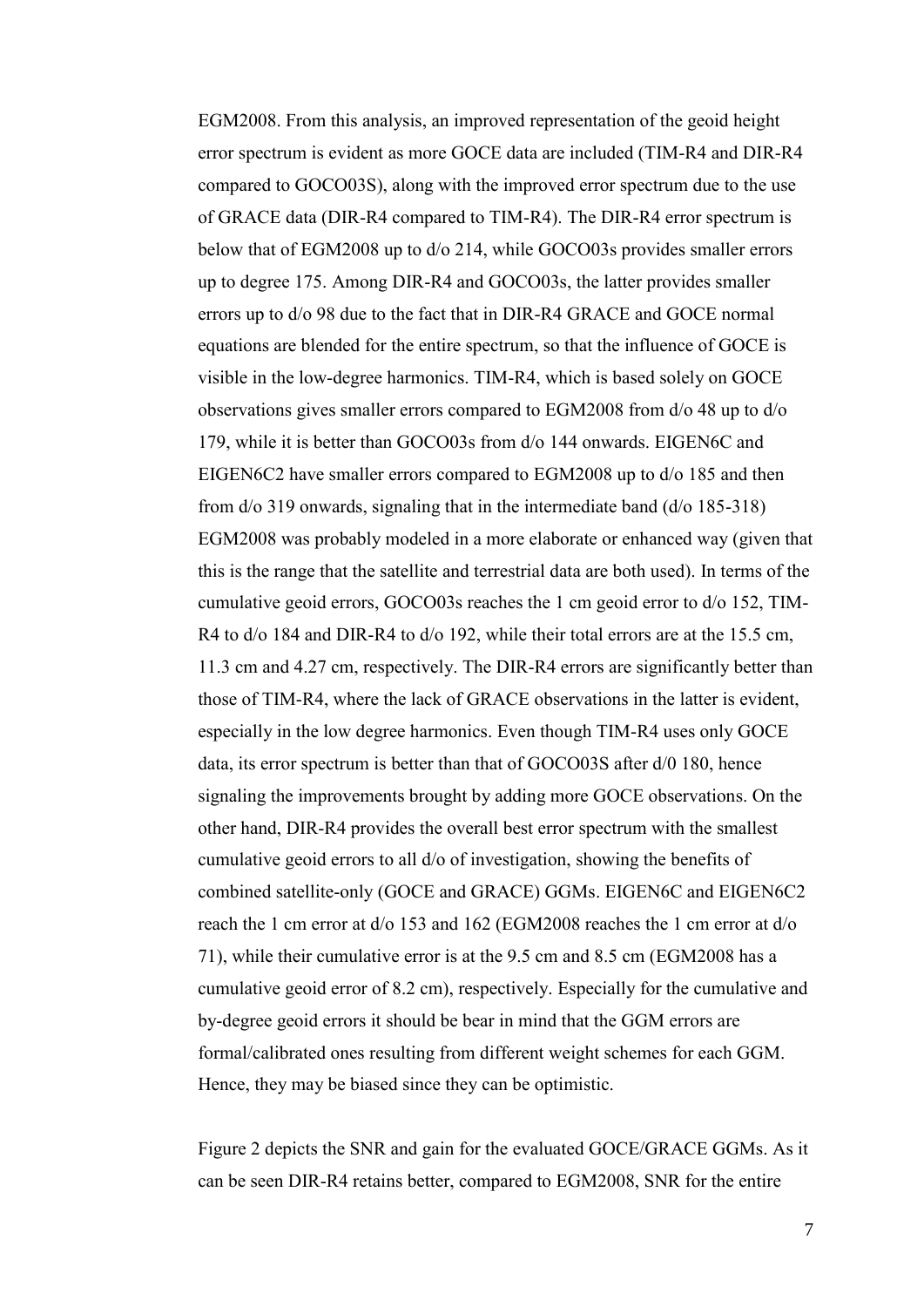spectrum up to  $d/0$  211, while GOCO03S up to  $d/0$  169. The SNR of TIM-R4 is worse than that of EGM2008 up to d/o 47 and better from d/o 48 to 181. EIGEN6S, incorporating all available GRACE and GOCE data, retains an SNR better than EGM2008 up to d/o 166, while for the two latest EIGEN combined models, their SNR is better than that of EGM2008 in the spectral bands between d/o 2-189 and 320-1420 for EIGEN6C and in the spectral bands between d/o 2- 187 and 322-1949 for EIGEN6C2. As for the gain (see Figure 2) the useful spectral band offered by the latest GOCE/GRACE models becomes apparent in terms of significant digits of the model gain w.r.t. EGM2008. This band is between d/o 47 to 180 for TIM-R4, and for the entire spectrum up to d/o 169 for GOCO03s and 214 for DIR-R4.

## **FIGURE 2**

## **3.2 GOCE GGM evaluation with GPS/Levelling data**

As far as the evaluation with the GPS/Levelling data is concerned, Table 1 summarizes the differences between the available GPS/Levelling and GGM geoid heights. Both the national gravimetric geoid model and EGM2008 provide a standard deviation (std) at the 14 cm, so they will provide the basis for the evaluation of the GOCE/GRACE and combined GGMs. When satellite only models are evaluated to their *nmax* without any spectral enhancement from EGM2008 and RTM effects, then, as expected, their differences are quite large (47 cm to 51 cm) due to the omission error. On the other hand, when fill-in information from EGM2008 along with the computed RTM effects are taken into account, then their performance is comparable and better than that of both EGM2008 and the local model. Figure 3 depicts the variation of the std of the geoid height differences between the enhanced GOCE/GRACE GGMs and GPS/Levelling.

## **TABLE 1**

The useful spectral range, i.e., with errors smaller than EGM2008 is up to d/o 215 for DIR-R4, while the smallest std at 12.3 cm is achieved at d/o 165. For TIM-R4 this spectral band is extended to d/o 225, while in the band between d/o 215 and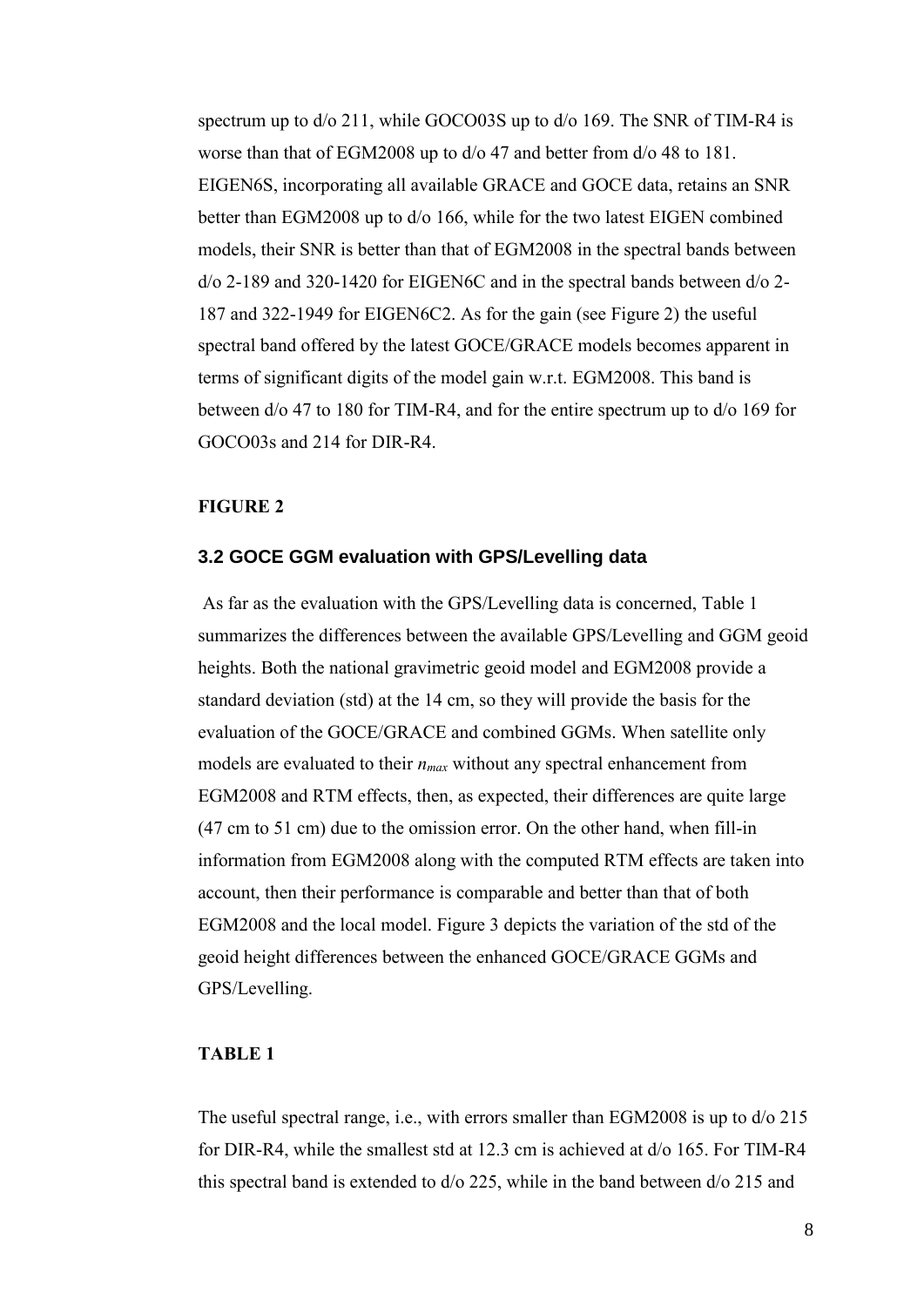225 it provides better std compared to DIR-R4. The overall smallest std for TIM-R4 is reached at d/o 166 being at the 12.3 cm level. GOCO03S, given that it contains only 12 months of GOCE data, manages to provide better std than EGM2008 up to d/o 185, while in the range between d/o 110 to 125 it provides std's close to EGM2008. The overall best std is reached at d/o 163 being at the 12.4 cm level. It is interesting to notice that for both DIR-R4 and TIM-R4, the std are oscillating close to that of EGM2008 in the band between d/o 110 and 130. This consistent behavior is a matter of further research and can be probably attributed to EGM2008 and its development strategy. EIGEN6S has a similar behavior with the other satellite only models, while regarding EIGEN6c and EIGEN6c2 it was noticing that the latter provides smaller std for the entire spectrum compared to EGM2008, with the exception of d/o 108-111 where its std is 0.2-0.4 cm worse than that of EGM2008. This signals the fact that EIGEN6C2 is indeed a more robust GGM compared to EGM2008, due to the use of GOCE observations in its development.

#### **FIGURE 3**

#### **3.3 GOCE GGM evaluation with gravity and DoV data**

The same analysis has been performed for the reduction of the available point gravity anomalies and DoVs, with the results being summarized in Table 2 and Table 3, respectively. From the evaluation of the gravity anomaly data set it was concluded that the residual fields of the GOCE/GRACE models provide the same level of reduction, in terms of the std, as EGM2008. It should be noted that as in the evaluation with the GPS/Levelling data, the contribution of GOCE/GRACE GGMs is filled with EGM2008 and RTM in order to reduce the omission error. TIM-R4 provides the same std for the residuals as EGM2008 up to d/o 120 (6.19 mGal), while after that it starts to increase and reaches 7.86 mGal at d/o 250 (filled with EGM2008 and RTM effects above that d/o). DIR-R4 reaches d/o 125 with a std similar to that of EGM2008 and at  $d/0$  260 it increases to 8.91 mGal. Finally, GOCO03S reaches d/o 121 with a std similar to that of EGM2008 and at d/o 250 it increases to 9.19 mGal. The same behaviour is found for the combined models as well, with EIGEN6c2 providing a std of 6.52 mGal to its *nmax* of 1949, while it retains the same level of reduction as EGM2008 up to  $d$ /o  $\sim$ 220. From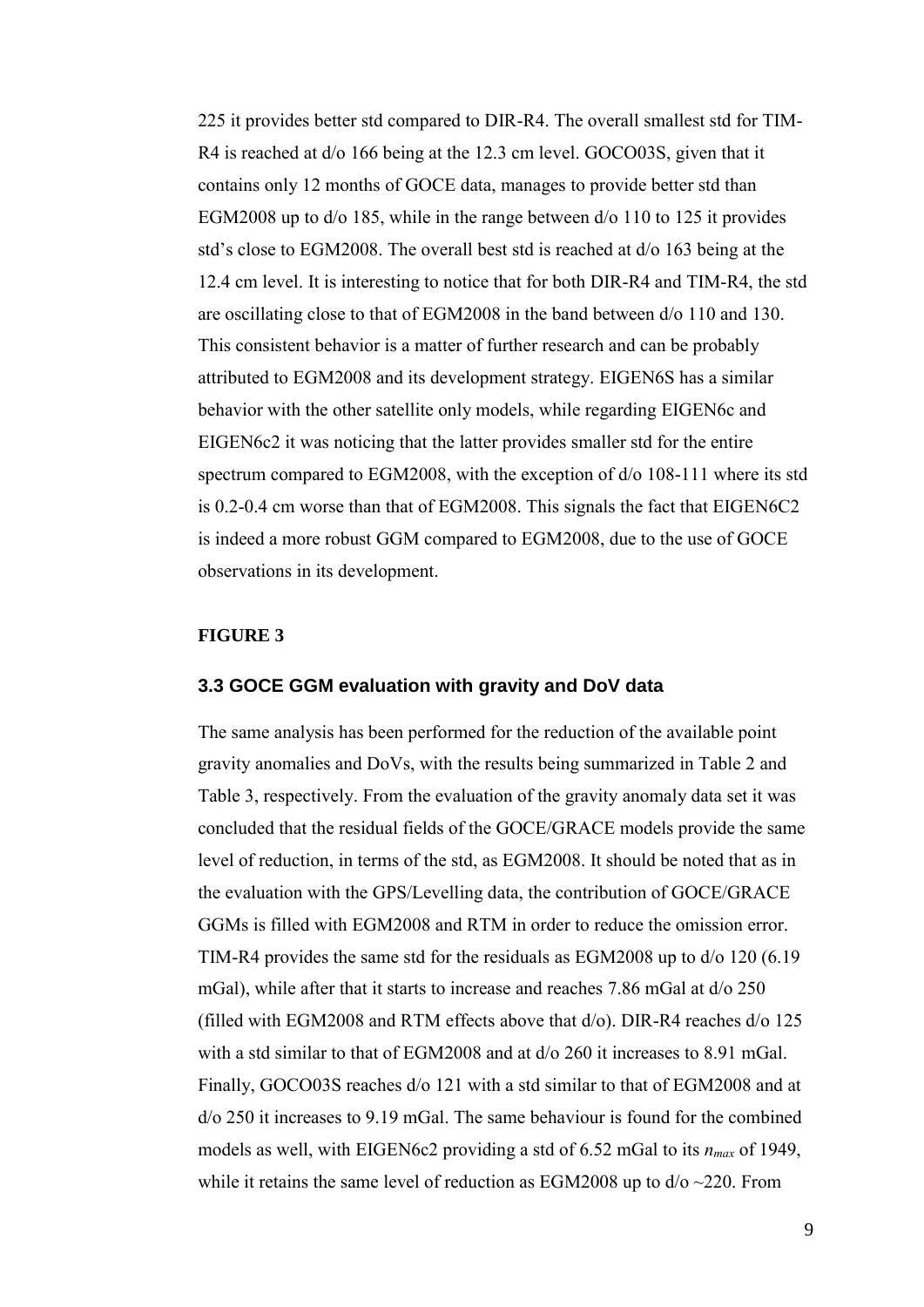Table 2 it can be concluded that the improvement offered by GOCE/GRACE GGMs, if any, can be found in the reduction of the mean value to the 0 mGal level. But this is marginal, since EGM2008 provides a mean value for the residual field of only 0.2 mGal. It should be noted though that most of the gravity anomalies that were used in the comparisons have also been used in the development of EGM08. Therefore, the comparisons with EGM08 are indicative, although an improvement at least in terms of the mean value would be expected.

#### **TABLE 2**

A slightly better performance is found for the evaluation with the DoV dataset, where the GOCE/GRACE GGMs improve not only the mean value but the std as well. Again the contribution of GOCE/GRACE GGMs is filled with EGM2008 and RTM in order to reduce the omission error. For *ξ* (see Table3), EIGEN6c and EIGEN6C2 reach a std of 2.07 and 2.11 arcsec at d/o 840 and 910, respectively, which are slightly better that the std of 2.18 arcsec for EGM2008. It is noticing that EIGEN6S manages to provide a std at the 2 arcsec level, the overall best, at d/o 225, along with the smallest mean at -0.23 arcsec. GOCO03S, TIM-R4 and DIR-R4 all reach at  $d/220$  a std of 2.05, 2.10 and 2.09 arcsec, respectively with mean values below that of EGM2008. For DIR-R4, it is interesting to notice that its Release 3 version provides a std of 2.03 arcsec. The *η* component of the DoV presents slightly worst statistics, probably due to its higher variability over Greece (see Table 3). The combined GGMs are similar to EGM2008 with a std at the 2.3 arcsec level, while only TIM-T4 provides a std at the 2.19 arcsec. Finally, the mean value is smaller for the GOCE/GRACE GGMs by 0.05 arcsec the most, compared to EGM2008. It can be concluded therefore that for the DoVs, which are mapped in the high and ultra-high frequencies of the gravity field spectrum, GGMs, even combined ones, do not manage to depict their entire content, so that local data, with high spatial sampling are needed as well along with information about density variations.

## **TABLE 3**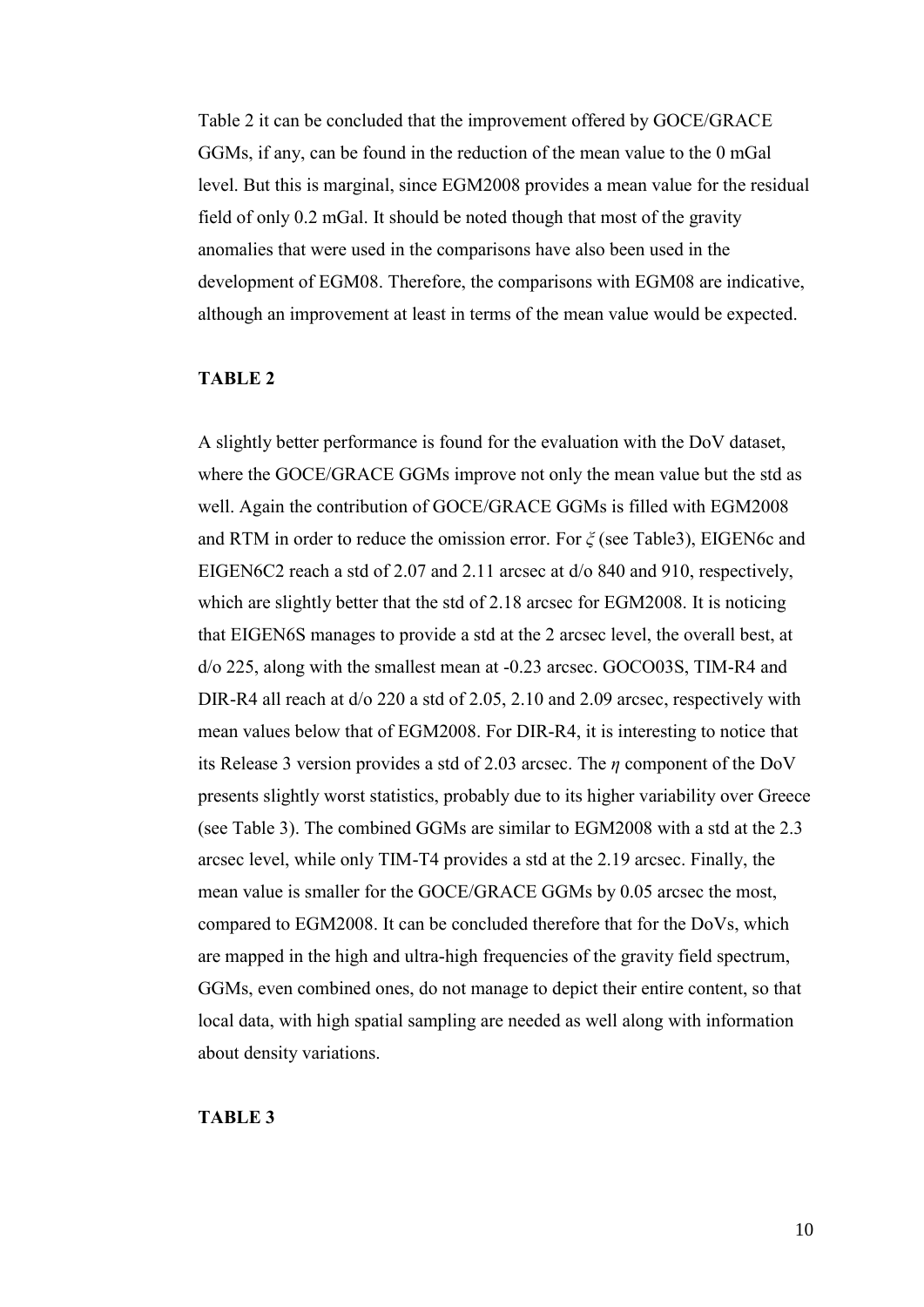# **4. Conclusions**

An evaluation of the latest GOCE, GOCE/GRACE and combined GGMs has been presented, focusing on their spectral comparison and validation with local data. From the results acquired it becomes clear that the useful spectral band is between d/o 47 to 180 for TIM-R4, while it spans the entire spectrum up to d/o 169 for GOCO03s and 214 for DIR-R4. These spectral bands are confirmed from the evaluation with the GPS/Leveling data over Greece, since in terms of the std of the geoid height differences DIR-R4, TIM-R4 and GOCO provide smaller values up to d/o 215, 225 and 185, respectively. Moreover, d/o 163-165 seem to be the ones that the GOCE/GRACE models perform the best, since they improve the std, compared to EGM2008, by 2 cm. Finally, for the free-air gravity anomalies the evaluated GGMs perform similar to EGM2008, without any significant improvement, while the same is concluded for the DoV dataset as well, where the improvement is marginal.

#### **Acknowledgements**

The authors wish to acknowledge the funding provided for this work by the European Space Agency in the frame of the ESA-PRODEX GOCESeaComb project (C4000106380).

#### **References**

Albertella A, Savcenko R, Janjić T, Rummel R, Bosch W, Schröter J (2012) High resolution dynamic ocean topography in the Southern Ocean from GOCE. Geophys J Inter 190: 922–930. Bruinsma SL*,* Förste C*,* Abrikosov O*,* Marty J-C*,* Rio M-H*,* Mulet S*,* Bonvalot S (2013) The new ESA satellite-only gravity field model via the direct approach*.* Geophys Res Lett 40*:* 3607*–*3612*,*  doi:10.1002/grl.50716.

Ekman M (1989) Impacts of Geodynamic Phenomena on Systems for Height and Gravity. Bull Geod 63(3): 281–296.

Förste Ch et al. (2012) A preliminary update of the Direct approach GOCE Processing and a new release of EIGEN-6C. Presented at the AGU Fall Meeting 3 - 7 Dec 2012 San Francisco, Abstract No. G31B-0923.

Gruber Th, Visser PNAM, Ackermann Ch, Hosse M (2011) Validation of GOCE gravity field models by means of orbit residuals and geoid comparisons. J Geod 85(11): 845-860. Gruber T, Gerlach C, Haagmans R (2012) Intercontinental height datum connection with GOCE and GPS-levelling data. J Geod Scien 2(4): 270-280, doi: 10.2478/v10156-012-0001-y.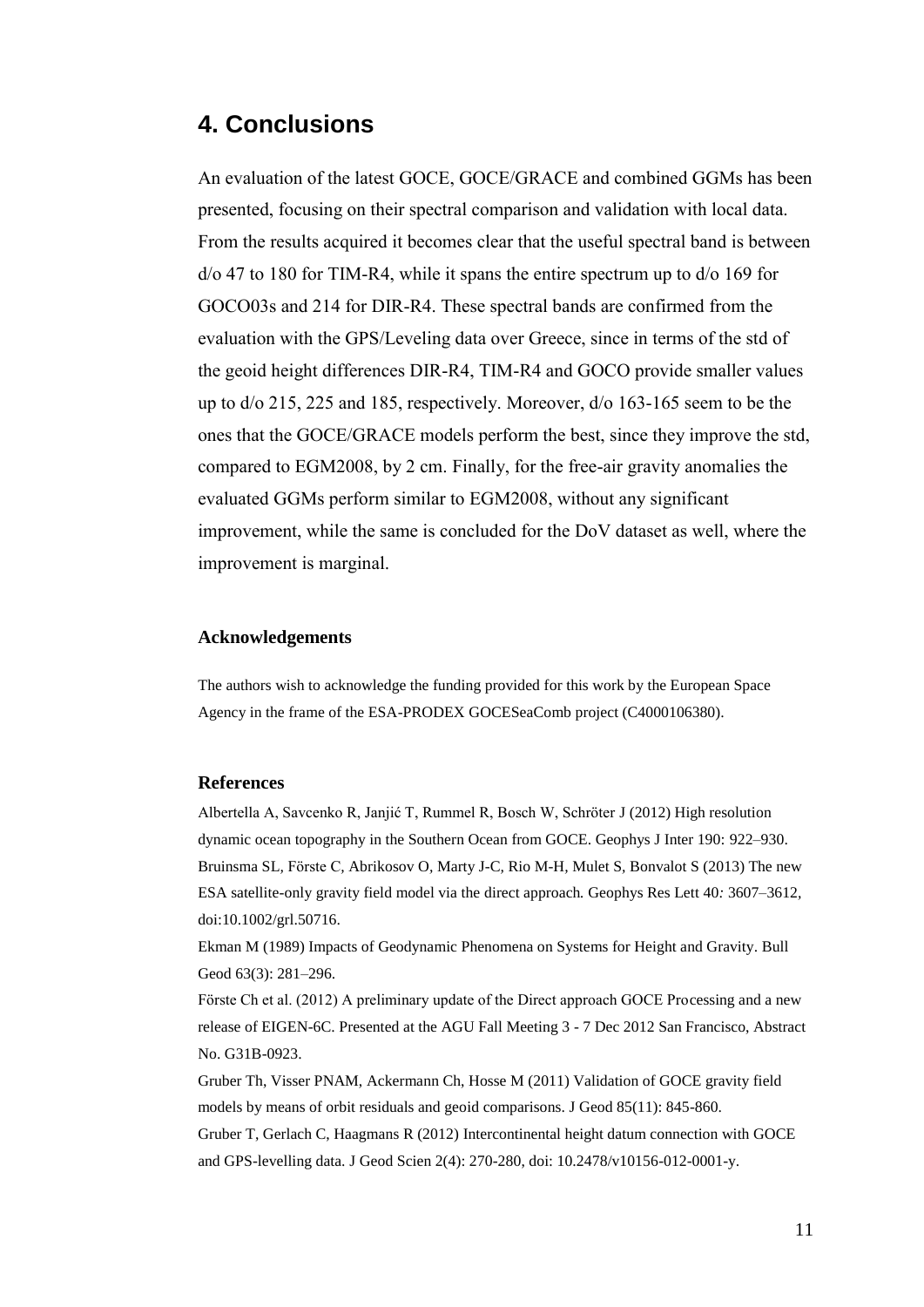Heiskanen WA and Moritz H (1967) Physical Geodesy, W.H. Freeman and Company, San 895 Francisco.

Hayden T, Amjadiparvar B, Rangelova E, Sideris MG (2012) Evaluation of W0 in Canada using tide gauges and GOCE gravity field models. J Geod Scien 2(4): 257–269, doi: 10.2478/v10156- 012-0008-4.

Hirt C, Gruber T and Featherstone WE (2011) Evaluation of the first GOCE static gravity field models using terrestrial gravity, vertical deflections and EGM2008 quasigeoid heights. J Geod 85(10): 723-740.

Knudsen P, Bingham R, Andersen OB, Rio M-H (2011) A global mean dynamic topography and ocean circulation estimation using a preliminary GOCE gravity model. J Geod 85(11): 861-879. Pail R, et al. (2010) Combined satellite gravity field model GOCO01S derived from GOCE and GRACE. Geophys Res Lett 37(L20314), doi:10.1029/2010GL044906.

Pail R, et al. (2011) First GOCE gravity field models derived by three different approaches. J Geod 85(11): 819-843.

Pavlis NK, Holmes SA, Kenyon SC, Factor JK (2012) The Development and Evaluation of the Earth Gravitational Model 2008 (EGM2008). J Geophys Res 117(B04406), doi:10.1029/2011JB008916.

Sneeuw N (2000) A semi-analytical approach to gravity field analysis from satellite observations. Deutsche Geodätische Kommission Reihe C (Heft 527). Verlag der Bayerischen Akademie der Wissenschaften, München, p 117 ISBN (Print) 3-7696-9566-6, ISSN 0065-5325.

Somieski A-E (2008) Astrogeodetic geoid and isostatic consideration in the North Aegean Sea, Greece. Dissertation for the Degree of Doctor of Philosophy, ETHZ, Dissert ETH No 17790, http://dx.doi.org/10.3929/ethz-a-005710420.

Šprlák M, Gerlach C, and Pettersen PR (2012) Validation of GOCE global gravity field models using terrestrial gravity data in Norway. J Geod Science 2(2): 134-143.

Tziavos IN (1987) Determination of geoidal heights and deflections of the vertical for the Hellenic area using heterogeneous data. Bul Géod 61: 177 - 197.

Tziavos IN, Vergos GS, Grigoriadis VN (2010) Investigation of topographic reductions and aliasing effects to gravity and the geoid over Greece based on various digital terrain models. Surv Geophys 31(3):23-67. doi: 10.1007/s10712-009-9085-z.

Tziavos IN, Vergos GS, Mertikas SP, Daskalakis A, Grigoriadis VN, Tripolitsiotis A (2013) The contribution of local gravimetric geoid models to the calibration of satellite altimetry data and an outlook of the latest GOCE GGM performance in GAVDOS. Adv Space Res 51(8): 1502-1522, doi: 10.1016/j.asr.2012.06.013.

Vergos GS, Grigoriadis VN, Tziavos IN, Kotsakis C (in press) Evaluation of GOCE/GRACE Global Geopotential Models over Greece with collocated GPS/Levelling observations and local gravity data. International Symposium on Gravity, Geoid and Height Systems (GGHS 2012), IAG Symp, 141, in press.

Vergos GS, Tziavos IN, Sideris MG (2006) On the validation of CHAMP- and GRACE-type EGMs and the construction of a combined model. Geodesy and Cartography 55(3): 115-131.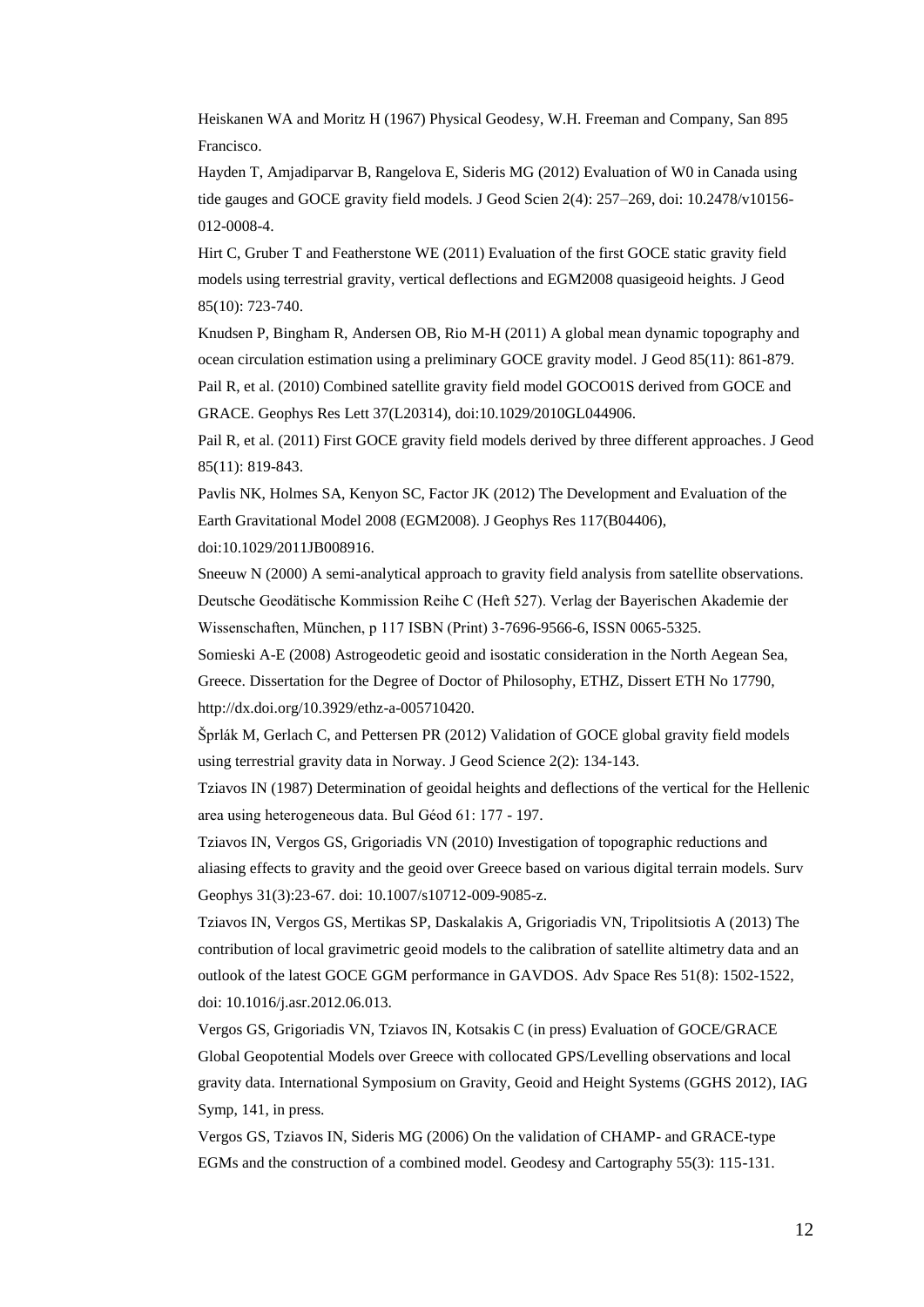**Table 1:** Statistics of the differences between GPS/levelling and geoid heights from the GGMs to their n<sub>max</sub>, before (normal font) and after combination with EGM2008 and RTM effects (italics). The first column  $(n_1)$  represents the maximum d/o after which EGM2008 is used. Unit: [m]

|                      | $n_1$ | max   | min      | mean     | std   |
|----------------------|-------|-------|----------|----------|-------|
| EGM2008              |       | 0.168 | $-0.810$ | $-0.374$ | 0.141 |
| EIGEN6S              |       | 1.400 | $-1.837$ | $-0.358$ | 0.512 |
| <b>EIGEN6S</b>       | 165   | 0.049 | $-0.885$ | $-0.394$ | 0.124 |
| EIGEN <sub>6</sub> c |       | 0.357 | $-0.867$ | $-0.394$ | 0.161 |
| <b>EIGEN6c</b>       | 165   | 0.072 | $-0.884$ | $-0.392$ | 0.129 |
| EIGEN6c2             |       | 0.193 | $-0.929$ | $-0.388$ | 0.137 |
| EIGEN6c2             | 165   | 0.061 | $-0.860$ | $-0.389$ | 0.123 |
| GOCO03S              |       | 1.415 | $-1.795$ | $-0.353$ | 0.496 |
| <i>GOCO03S</i>       | 163   | 0.076 | $-0.866$ | $-0.393$ | 0.123 |
| DIR-R4               |       | 1.379 | $-1.607$ | $-0.361$ | 0.476 |
| $DIR-R4$             | 165   | 0.054 | $-0.856$ | $-0.391$ | 0.123 |
| TIM-R4               |       | 1.260 | $-1.628$ | $-0.352$ | 0.484 |
| $TIM-R4$             | 166   | 0.060 | $-0.849$ | $-0.395$ | 0.123 |
| $N$ LSC              |       | 0.119 | $-1.033$ | $-0.392$ | 0.140 |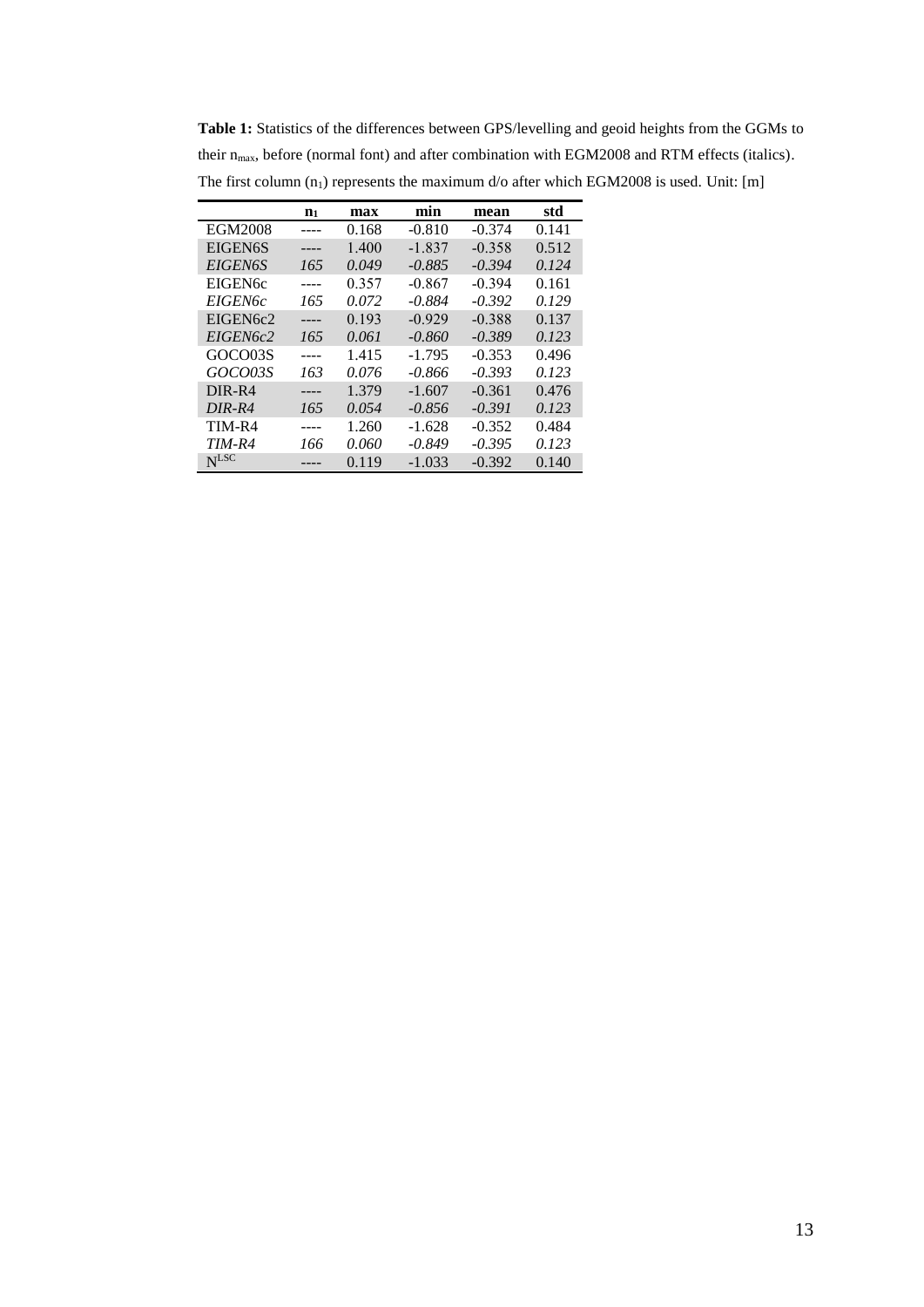|                                       | $n_1$ | max    | min       | mean     | std   |
|---------------------------------------|-------|--------|-----------|----------|-------|
| $\Delta$ g <sub>f</sub> (original)    |       | 269.93 | $-236.10$ | $-22.73$ | 74.11 |
| $Ag$ res (EGM2008)                    |       | 101.01 | $-96.45$  | $-0.16$  | 6.15  |
| $\Delta$ g <sub>red</sub> (EIGEN6S)   |       | 219.29 | $-134.89$ | $-4.07$  | 27.97 |
| $Ag$ res (EIGEN6S)                    | 120   | 101.31 | $-96.08$  | $-0.05$  | 6.19  |
| $\Delta$ g <sub>red</sub> (EIGEN6c)   |       | 118.96 | -137.87   | $-0.57$  | 9.34  |
| $Ag$ res (EIGEN6c)                    | 124   | 101.33 | $-96.06$  | $-0.05$  | 6.19  |
| $\Delta$ gred (EIGEN6c2)              |       | 94.97  | $-149.20$ | $-0.22$  | 6.73  |
| $Ag_{res}$ (EIGEN6c2)                 | 125   | 101.33 | $-96.13$  | $-0.06$  | 6.19  |
| $\Delta$ gred (GOCO03S)               |       | 224.65 | $-132.06$ | $-4.42$  | 27.43 |
| $Ag_{res}$ (GOCO03S)                  | 121   | 101.74 | $-96.56$  | $-0.05$  | 6.19  |
| $\Delta$ g <sub>red</sub> (GO-DIR-R4) | ----  | 223.69 | $-129.92$ | $-4.34$  | 27.76 |
| $Ag$ <sub>res</sub> (GO-DIR-R4)       | 125   | 101.59 | -95.86    | $-0.05$  | 6.19  |
| $\Delta$ gred (GO-TIM-R4)             | ----  | 223.57 | -133.43   | $-4.35$  | 27.34 |
| $Ag_{res}$ (GO-TIM-R4)                | 120   | 101.71 | $-95.67$  | $-0.04$  | 6.19  |

**Table 2:** Statistics of the original free-air gravity anomalies over Greece, reduced (normal lettering) and residual fields (italics) from the various GGMs. The first column  $(n_1)$  represents the maximum d/o after which EGM2008 is used. Unit: [mGal]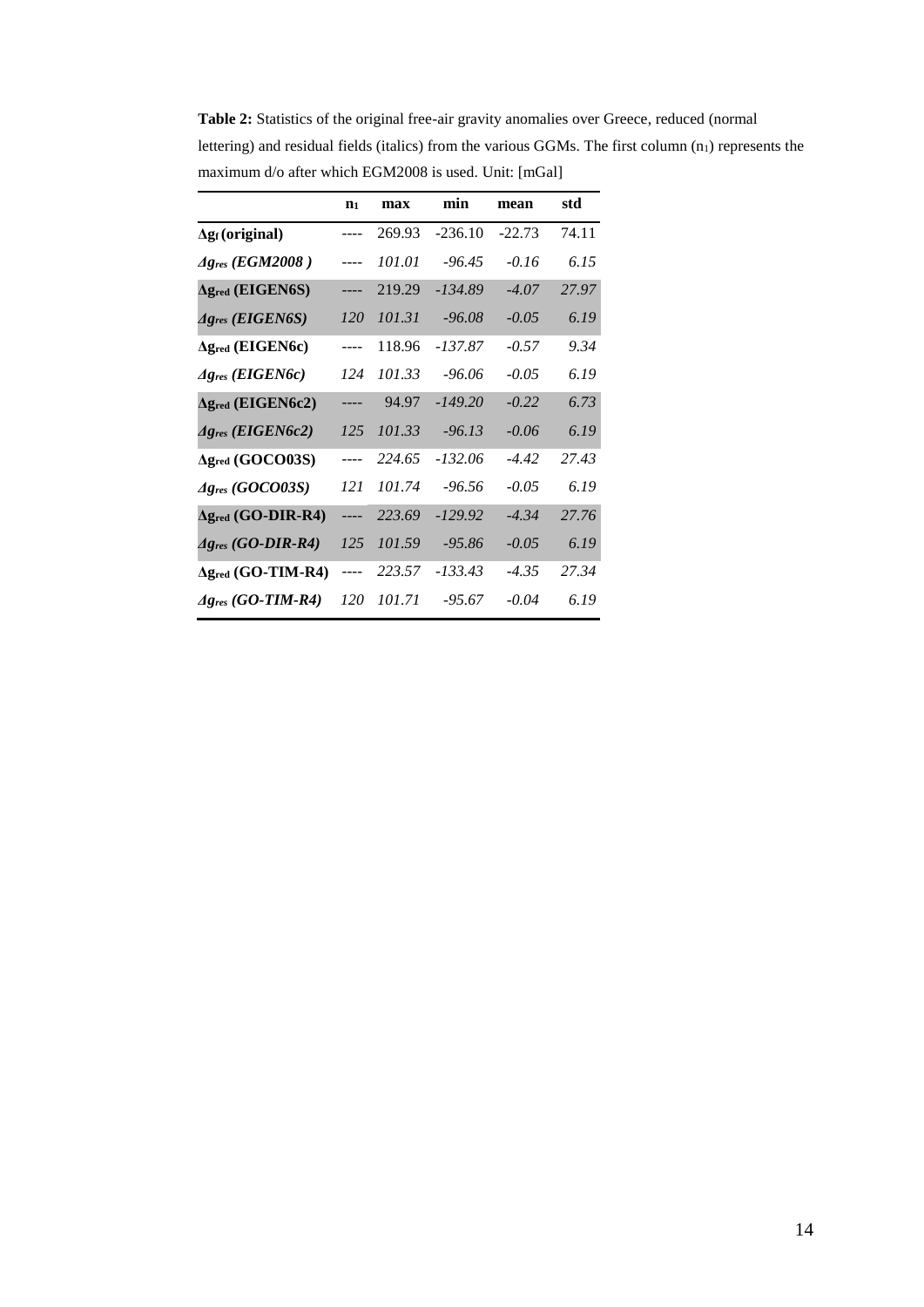**Table 3:** Statistics of the original north-south (ξ) and west-east (η) deflections of the vertical over Greece and residual fields from the GGMs. The first column  $(n_1)$  represents the maximum d/o after which EGM2008 is used. Unit: [arcsec]

|                                                 | n <sub>1</sub> | max       | min                                             | mean                   | std |
|-------------------------------------------------|----------------|-----------|-------------------------------------------------|------------------------|-----|
| $ξ/η$ (original)                                |                |           | 10.88/14.77 -27.77/-25.84 -6.89/-2.56 7.36/7.65 |                        |     |
| ξres/ηres (EGM2008)                             |                | 5.44/5.96 | $-5.21/-4.41$                                   | $-0.34/0.58$ 2.18/2.28 |     |
| $\xi_{res}/\eta_{res}$ (EIGEN6S)                | 225            | 4.70/5.93 | $-5.01/-4.01$                                   | $-0.23/0.61$ 2.03/2.28 |     |
| ξ <sub>res</sub> /η <sub>res</sub> (EIGEN6c)    | 840            | 5.19/5.97 | $-5.22/-4.53$                                   | $-0.29/0.59$ 2.07/2.29 |     |
| $\xi_{\text{res}}/\eta_{\text{res}}$ (EIGEN6c2) | 910            | 5.45/5.97 | $-5.34/-4.54$                                   | $-0.30/0.59$ 2.10/2.29 |     |
| ξres/ηres (GOCO03S)                             | 220            | 4.97/4.85 | $-5.35/-5.07$                                   | $-0.23/0.52$ 2.05/2.24 |     |
| ξres/ηres (GO-DIR-R4)                           | 220            | 5.41/5.61 | $-5.48/-4.97$                                   | $-0.23/0.52$ 2.09/2.26 |     |
| $\xi_{res}/\eta_{res}$ (GO-TIM-R4)              | 220            | 5.24/5.29 | $-4.92/-5.59$                                   | $-0.27/0.55$ 2.10/2.19 |     |